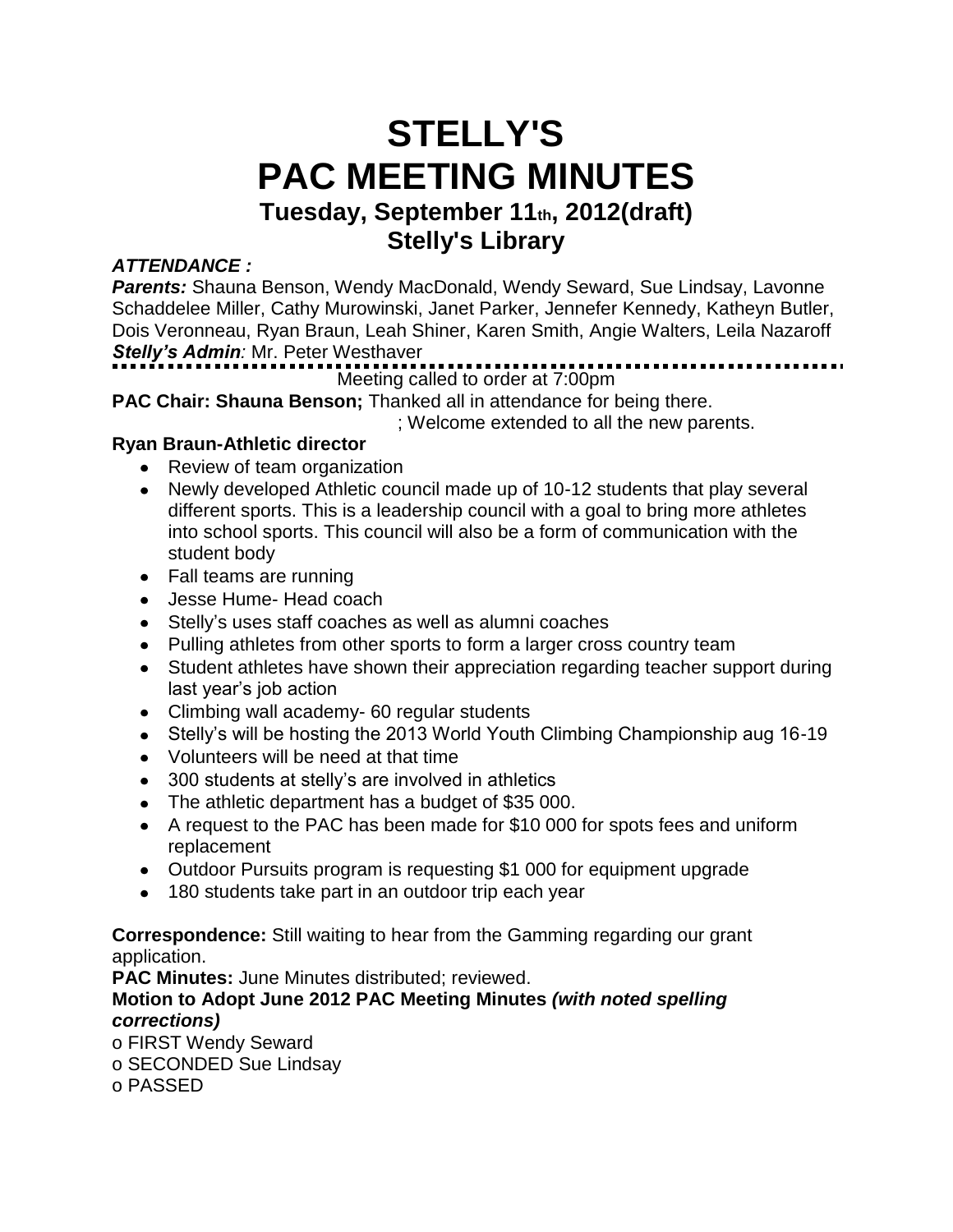#### **Administration Report;** Mr. Peter Westhaver

- Nice to be back to a routine
- Grade 9/10 assembly was today-slide show regarding saanich territory, learning intentions, rights and responsibilities, code of conduct and much more
- Stellys has 1001 students including 90 international students
- Staff of 110
- School goals-improve student success and improve student engagement
- Avenues of support- teachers, educational assistants, support staff, counselors, police liaison, friends
- Rights and responsibilities
- Attendance-steps to success
- Code of conduct-available on the Stelly's web site
- District policys reg safty and security, intimidation, harassment and violence, acceptable use of the internet, smoking, drugs and alcohol, and weponds.
- There are many clubs available to meet student needs
- Review of the school web site
- Cops for cancer
- Bell schedule-first term is the same as last year but second term will be different
- Student information and forms were sent home last week
- Picture day is the  $17<sup>th</sup>$  of September
- 11/12 assembly will be tomorrow

#### **Treasurer's Report: Sue Lindsay ;**see attached report

# **Funding Request:**

#### **Athletic Department**

**Ryan Braun**-\$10 000-sport fees and uniforms(\$2000-BC sport fees, \$6000 Lower Mainland sport fee)

**Ryan Braun- \$1000**- equipment upgrades for the Outdoor Pursuits program

#### **Science Department**

**Glynis McFerran- \$700-** sea aquarium maintenance

#### **Breakfast Club**

**Tina Pierik**-\$1000 to be applied to cost of food and punch cards

All funding requests will be voted on next month once the gaming grant has been confirmed and the budget numbers adjusted

#### **SPC:** nothing to report

- School planning council is a team of parents and administration that come together build/adjust the school plan.
- 3 meetings per year
- Policy 1100